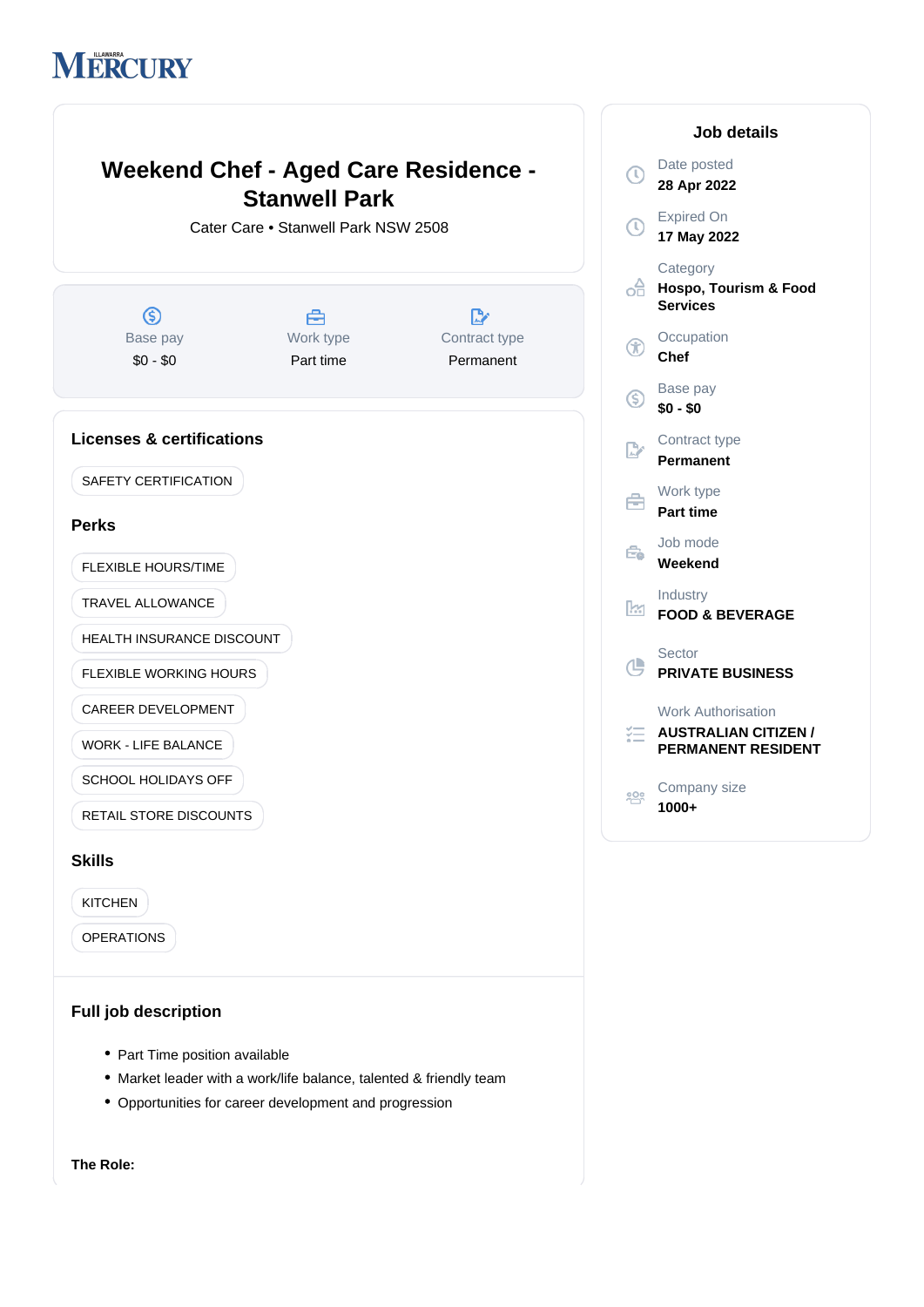Cater Care Australia seeks to appoint a hospitality professional with cooking qualifications to a Part Time Weekend Chef role at our aged care residence in Stanwell Park.

Roster: Saturday & Sunday (9.30am - 5.30pm) Hourly rate of \$ 30.00 plus weekend penalties rates apply.

#### **What The Weekend Chef Role Involves:**

- Execution of food preparation and presentation
- Adherence to dietary requirements (allergies, texture modified, purees, etc.)
- Stock ordering, rotation and stocktaking
- Maintain a clean kitchen, equipment and utensils
- Maintaining legislated food hygiene and general safety practices
- Fast, effective service provided with a smile
- Assisting the broader team as required

#### **What We Require From Weekend Chef:**

- Certificate III (or similar) in Commercial Cookery
- Food Safety Certification (highly desirable)
- Experience in executing all aspects of kitchen operations and food preparation in an aged care, or similar catering environment
- Ability to work well with other team members
- A commitment to genuine, friendly customer service
- Motivation, enthusiasm and a positive 'can-do' attitude
- Ability to work in a fast-paced, challenging & time-sensitive environment
- Pride in personal appearance & hygiene

#### **Why Work For Us:**

Cater Care is a catering and facilities services provider which is 100% Australian owned and operated, a fact that positively sets us apart from many of our competitors. At Cater Care, we create a home away from home for thousands of people from all walks of life. In a home it's the little things that count, and they're the things we take care of. Since establishment in 1999, Cater Care has enjoyed substantial growth based on its growing reputation to become a recognised and highly respected service provider throughout Australia. Cater Care is committed to being Australia's leading food service provider by achieving continual improvement through innovative services within our market sectors; education, business and industry, aged and residential care, defence and remote services.

We have a unique culture that can only be attributed to the people that work for us. To assist you in deciding whether you would like to work for us, please